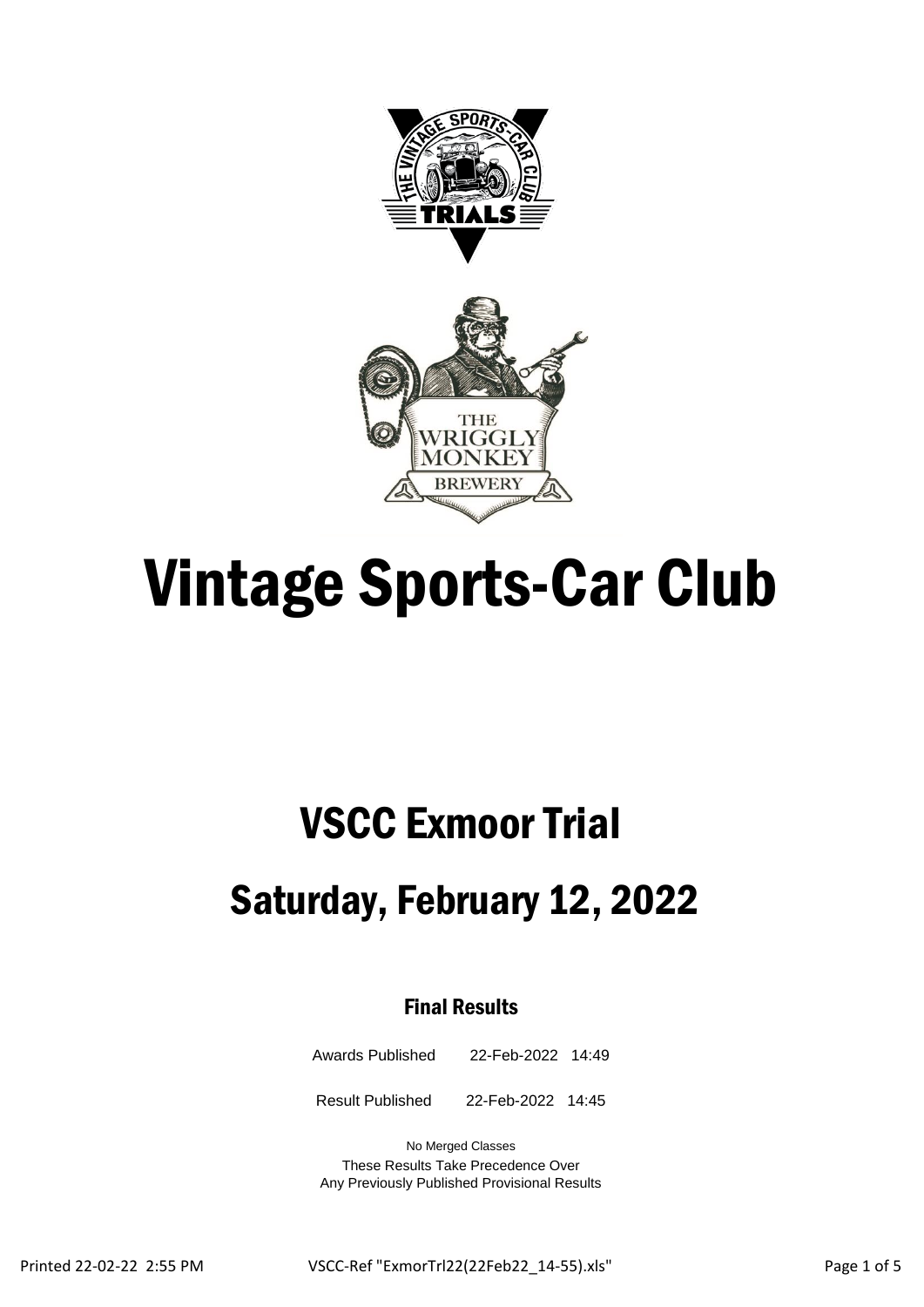

#### **Exmoor Fringe Trial Awards Saturday, February 12, 2022**



| No       | Name                                 | Car                                              | CC   | Year    | Total | Award                      |
|----------|--------------------------------------|--------------------------------------------------|------|---------|-------|----------------------------|
| Class 1a | <b>Short Wheelbase Standard Cars</b> |                                                  |      |         |       |                            |
| 109      | Andy KING                            | MG TA CREAM CRACKER                              | 1292 | 1936    | 224   | 1st Class                  |
| 103      | George DANIELL                       | <b>AUSTIN 7 CHUMMY</b>                           | 750  | 1927    | 200   | 2nd Class                  |
| 101      | Paul HOLMES                          | <b>AUSTIN 7 CHUMMY</b>                           | 747  | 1928    | 195   | 3rd Class                  |
| Class 1b |                                      | <b>Short Wheelbase Modified and Special Cars</b> |      |         |       |                            |
| 149      | <b>Matt PRICE</b>                    | FORD MODEL A SPECIAL                             | 3300 | 1930    | 300   | The Uglow Cup              |
| 163      | Donald SKELTON                       | <b>AUSTIN 7 SPORTS</b>                           | 750  | 1930    | 300   | 1st Class<br>The Uglow Cup |
|          |                                      |                                                  |      |         |       | 1st Class                  |
| 116      | Andy JOHNSON                         | <b>BUGATTI T13</b>                               | 1498 | 1924    | 299   | 1st Class                  |
| 119      | Dennis BINGHAM                       | RILEY 12/4 SPECIAL                               | 1496 | 1936    | 299   | 1st Class                  |
| 158      | Matt JOHNSTON                        | AUSTIN <sub>7</sub>                              | 747  | 1928    | 299   | 1st Class                  |
| 155      | Simon PRICE                          | FORD MODEL A SPECIAL                             | 3300 | 1930    | 298   | 1st Class                  |
| 162      | lan WEBB                             | AUSTIN ULSTER REPLICA                            | 747  | 1930    | 297   | 2nd Class                  |
| 115      | Peter KITE                           | FRAZER NASH SUPER SPORTS                         | 3300 | 1926/29 | 295   | 2nd Class                  |
| 125      | <b>Jack HARVEY</b>                   | FORD T                                           | 3300 | 1929    | 295   | 2nd Class                  |
| 159      | Richard HOULGATE                     | AUSTIN <sub>7</sub>                              | 747  | 1930    | 294   | 2nd Class                  |
| 153      | <b>Rufus FLANN</b>                   | AUSTIN 7 ULSTER                                  | 747  | 1930    | 292   | 3rd Class                  |
| 151      | <b>Stewart RICH</b>                  | AUSTIN <sub>7</sub>                              | 747  | 1930    | 291   | 3rd Class                  |
| 154      | Jon FLEMING                          | AUSTIN ULSTER TRIALS                             | 750  | 1928    | 289   | 3rd Class                  |
| 139      | Ms Rachel BLAKE                      | AUSTIN 7 ULSTER REPLICA                          | 747  | 1929    | 283   | 3rd Class                  |
| 110      | Andrew FOX                           | AUSTIN 7 SPECIAL                                 | 747  | 1937    | 281   | 3rd Class                  |
| 113      | Joseph STOLLERY                      | WOLSELEY HORNET SPECIAL                          | 1950 | 1934    | 279   | 3rd Class                  |
| 148      | <b>Bob THOMPSON</b>                  | <b>AUSTIN 7 CHUMMY</b>                           | 747  | 1928    | 279   | 3rd Class                  |
| 136      | Angus JOHNSON                        | AUSTIN 7 ULSTER REPLICA                          | 747  | 1930    | 278   | 3rd Class                  |
| 166      | Michael GRANT PETERKIN               | AUSTIN <sub>7</sub>                              | 747  | 1927    | 278   | 3rd Class                  |
| Class 2a | <b>Long Wheelbase Standard Cars</b>  |                                                  |      |         |       |                            |
| 209      | Michael POWER                        | <b>NASH 323</b>                                  | 3020 | 1928    | 198   | 1st Class                  |
| 202      | Sam STEPHENS                         | FORD MODEL A                                     | 3300 | 1930    | 196   | 2nd Class                  |
| 203      | <b>Edward WILLIAMS</b>               | BENTLEY 3 LITRE                                  | 3000 | 1926    | 192   | 3rd Class                  |
|          |                                      |                                                  |      |         |       |                            |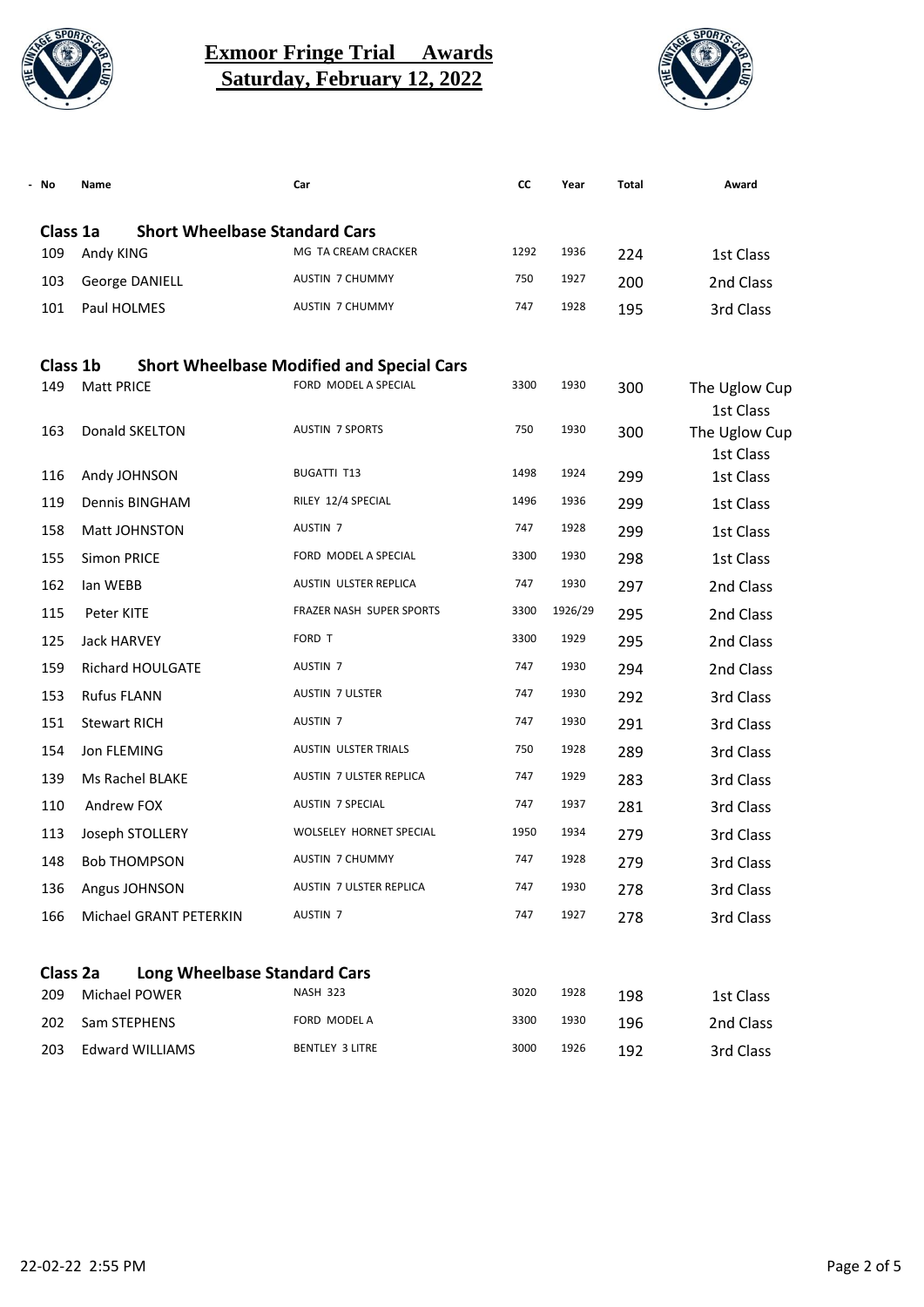

#### **Exmoor Fringe Trial Awards Saturday, February 12, 2022**



#### **Class 2b Long Wheelbase Modified and Special Cars**<br>242 Lohn CHILMAN CHRYSLER 65 242 John CHILMAN CHRYSLER 65 CHRYSLER 65 3200 1929 293 The James Diffey Trophy 1st Class 224 Paul JEAVONS VAUXHALL 30-98 TOURER <sup>4500</sup> <sup>1924</sup> 287 1st Class 232 Simon BOWYER FORD MODEL A 3300 1930 277 2nd Class 226 Miss Charlotte BOWYER FORD MODEL A 3300 1928 267 2nd Class 228 Archie MILLER CHRYSLER 66 SPORTS 3582 1930 266 3rd Class 233 Robert FRANKCOM **FORD A** FORD A 3000 1900 265 3rd Class

#### **Marshals Draw as Sponsored by Wriggly Monkey Brewery**

Anne and Tim Whellock

Glenn Bukin

Adrian Ducker

Mark Garfitt

Paul Tebbett

Hughie Walker

Hugh Girvan

Mal Allen

Brian Alexander

Anthony Nortn

Eric Stanley

John McClelland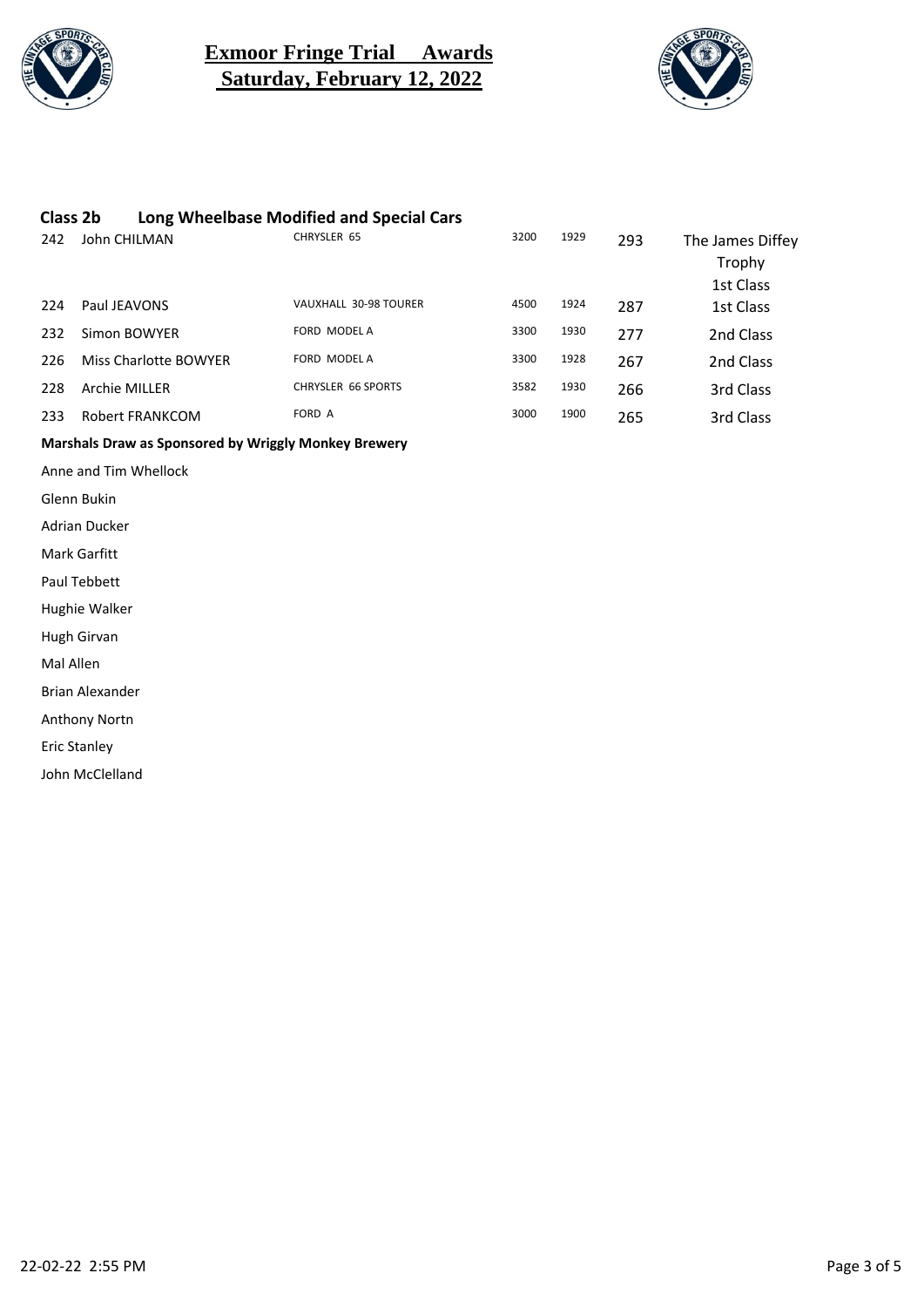|                        | <b>Exmoor Fringe Trial Results</b><br>Saturday, February 12, 2022 |                                                  | New Broford<br>$\blacksquare$ | Clump<br>Broford<br>$\cdot$ | <b>Beechwood</b><br>$\mathbf{I}$ | Steep<br>Redcleave | lam<br>횓<br>$\cdot$<br>L٥ | Miltons<br>$\blacksquare$ | Redcleave<br>$\overline{\phantom{a}}$ | $\sim$<br>Redcleave<br>$\blacksquare$<br>∞ | Ringcombe<br>$\overline{\phantom{a}}$<br>໑ | <b>Heights</b><br>Ringcombe<br>o | Shorty<br>Ringcombe | Sting<br>Ringcombe<br>Ņ | Total      | Award              |
|------------------------|-------------------------------------------------------------------|--------------------------------------------------|-------------------------------|-----------------------------|----------------------------------|--------------------|---------------------------|---------------------------|---------------------------------------|--------------------------------------------|--------------------------------------------|----------------------------------|---------------------|-------------------------|------------|--------------------|
| vCl: No                | Name                                                              | Car                                              | 1                             | 2                           | з                                | 4                  | 5                         | 6                         | $\overline{7}$                        | 8                                          | 9                                          | 10                               | 11                  | 12                      |            |                    |
| Class 1a               | <b>Short Wheelbase Standard Cars</b>                              |                                                  |                               |                             |                                  |                    |                           |                           |                                       |                                            |                                            |                                  |                     |                         |            |                    |
| 1a<br>109<br>1a<br>103 | Andy KING                                                         | MG TA CREAM CRACKER<br><b>AUSTIN 7 CHUMMY</b>    | 4<br>7                        | 19                          | 7<br>6                           | 25                 | 25                        | 13                        | 23                                    | 12                                         | 25                                         | 22                               | 25                  | 24<br>24                | 224 1st    |                    |
| $1a$ 101               | George DANIELL<br>Paul HOLMES                                     | <b>AUSTIN 7 CHUMMY</b>                           | 7                             | 14<br>25                    | 6                                | 25<br>25           | 17<br>6                   | 10<br>1                   | 18<br>25                              | 20<br>8                                    | 23<br>25                                   | 22<br>20                         | 14<br>25            | 22                      |            | 200 2nd<br>195 3rd |
| $1a$ 114               | David ROLFE                                                       | <b>MORRIS MINOR</b>                              | 4                             | 18                          | 6                                | 13                 | 7                         | 13                        | 17                                    | 14                                         | 25                                         | 22                               | 25                  | 23                      | 187        |                    |
| $1a$ 104               | Alan MILLS                                                        | AUSTIN 7 PD TOURER                               | 8                             | 25                          | 7                                | 8                  | 5                         | 1                         | 21                                    | 14                                         | 16                                         | 22                               | 25                  | 24                      | 176        |                    |
| $1a$ 100               | <b>Matthew MOORE</b>                                              | AUSTIN 7 CHUMMY                                  | 25                            |                             | 6                                | 15                 | 19                        | 5                         | 1                                     | 16                                         | 23                                         | 21                               | 14                  | 23                      | 168        |                    |
| $1a$ 108               | David HUNT                                                        | <b>AUSTIN 7 CHUMMY</b>                           | 3                             | 19                          | 7                                | 1                  | 6                         | 4                         | 5                                     | 11                                         | 23                                         | 20                               | 13                  | 23                      | 135        |                    |
| $1a$ 106               | John POLSON                                                       | <b>AUSTIN 7 CHUMMY</b>                           | 4                             | 18                          | 6                                | 14                 | 6                         | 3                         | 18                                    | 18                                         | 9                                          | 9                                | 20                  | $\mathbf{1}$            | 126        |                    |
| $1a$ 107               | <b>Richard ROWE</b>                                               | AUSTIN SEVEN CHUMMY                              | 4                             | 19                          | 25                               | 13                 | 16                        | 5                         | 6                                     | 13                                         |                                            | 3                                | 12                  | 6                       | 122        |                    |
| $1a$ 105               | Mark GOLD                                                         | <b>AUSTIN 7 CHUMMY</b>                           | $\overline{2}$                | 15                          | 5                                | 8                  | 8                         | $\overline{2}$            | 3                                     | 14                                         | $\overline{7}$                             | $\overline{2}$                   | 12                  | $\mathbf{1}$            | 79         |                    |
| 102                    | Luc SLIJPEN                                                       | <b>AUSTIN 7 CHUMMY</b>                           | 2                             | 5                           | 6                                | 10                 | 5                         |                           |                                       |                                            | 7                                          |                                  |                     |                         | 35         |                    |
| Class 1b               |                                                                   | <b>Short Wheelbase Modified and Special Cars</b> |                               |                             |                                  |                    |                           |                           |                                       |                                            |                                            |                                  |                     |                         |            |                    |
| $10$ 149               | <b>Matt PRICE</b>                                                 | FORD MODEL A SPECIAL                             | 25                            | 25                          | 25                               | 25                 | 25                        | 25                        | 25                                    | 25                                         | 25                                         | 25                               | 25                  | 25                      | 300 1st    |                    |
| $1b$ 163               | Donald SKELTON                                                    | <b>AUSTIN 7 SPORTS</b>                           | 25                            | 25                          | 25                               | 25                 | 25                        | 25                        | 25                                    | 25                                         | 25                                         | 25                               | 25                  | 25                      |            | 300 Uglow          |
| $1b$ 116               | Andy JOHNSON                                                      | <b>BUGATTI T13</b>                               | 25                            | 25                          | 25                               | 25                 | 25                        | 25                        | 25                                    | 24                                         | 25                                         | 25                               | 25                  | 25                      | 299 1st    |                    |
| $1b$ 119               | Dennis BINGHAM                                                    | RILEY 12/4 SPECIAL                               | 25                            | 25                          | 25                               | 25                 | 25                        | 25                        | 25                                    | 24                                         | 25                                         | 25                               | 25                  | 25                      | 299 1st    |                    |
| $1b$ 158               | Matt JOHNSTON                                                     | AUSTIN <sub>7</sub>                              | 25                            | 25                          | 25                               | 25                 | 25                        | 25                        | 25                                    | 24                                         | 25                                         | 25                               | 25                  | 25                      | 299 1st    |                    |
| $1b$ 155               | <b>Simon PRICE</b>                                                | FORD MODEL A SPECIAL                             | 25                            | 25                          | 25                               | 25                 | 25                        | 25                        | 25                                    | 25                                         | 25                                         | 25                               | 25                  | 23                      | 298 1st    |                    |
| $1b$ 162               | lan WEBB                                                          | AUSTIN ULSTER REPLICA                            | 25                            | 25                          | 25                               | 25                 | 25                        | 25                        | 25                                    | 22                                         | 25                                         | 25                               | 25                  | 25                      |            | 297 2nd            |
| $1b$ 115<br>$1b$ 125   | Peter KITE<br><b>Jack HARVEY</b>                                  | FRAZER NASH SUPER SPORTS<br>FORD T               | 25<br>25                      | 25<br>25                    | 25<br>25                         | 25<br>25           | 25<br>25                  | 25<br>25                  | 25<br>25                              | 20<br>20                                   | 25<br>25                                   | 25<br>25                         | 25<br>25            | 25<br>25                |            | 295 2nd            |
| $1b$ 159               | <b>Richard HOULGATE</b>                                           | AUSTIN <sub>7</sub>                              | 25                            | 25                          | 25                               | 25                 | 25                        | 25                        | 25                                    | 21                                         | 23                                         | 25                               | 25                  | 25                      |            | 295 2nd<br>294 2nd |
| $1b$ 153               | <b>Rufus FLANN</b>                                                | <b>AUSTIN 7 ULSTER</b>                           | 25                            | 25                          | 25                               | 25                 | 25                        | 25                        | 23                                    | 21                                         | 25                                         | 25                               | 25                  | 23                      | 292 3rd    |                    |
| $1b$ 151               | <b>Stewart RICH</b>                                               | AUSTIN <sub>7</sub>                              | 25                            | 25                          | 25                               | 25                 | 25                        | 25                        | 25                                    | 16                                         | 25                                         | 25                               | 25                  | 25                      | 291 3rd    |                    |
| $1b$ 154               | Jon FLEMING                                                       | <b>AUSTIN ULSTER TRIALS</b>                      | 25                            | 25                          | 25                               | 25                 | 25                        | 25                        | 25                                    | 16                                         | 25                                         | 25                               | 25                  | 23                      | 289 3rd    |                    |
| $1b$ 139               | Ms Rachel BLAKE                                                   | AUSTIN 7 ULSTER REPLICA                          | 25                            | 25                          | 25                               | 25                 | 25                        | 16                        | 24                                    | 18                                         | 25                                         | 25                               | 25                  | 25                      | 283 3rd    |                    |
| $1b$ 110               | Andrew FOX                                                        | AUSTIN 7 SPECIAL                                 | 25                            | 25                          | 25                               | 11                 | 25                        | 25                        | 25                                    | 20                                         | 25                                         | 25                               | 25                  | 25                      | 281 3rd    |                    |
| 1 <sub>b</sub><br>113  | Joseph STOLLERY                                                   | WOLSELEY HORNET SPECIAL                          | 11                            | 25                          | 25                               | 25                 | 25                        | 21<br>÷                   | 25                                    | 24                                         | 25<br>÷                                    | 24                               | 25                  | 24                      |            | 279 3rd            |
| $1b$ 148               | <b>Bob THOMPSON</b>                                               | AUSTIN 7 CHUMMY                                  | 25                            | 25                          | 25                               | 25                 | 25                        | 25                        | 25                                    | 21                                         | 9                                          | 25                               | 24                  | 25                      | 279 3rd    |                    |
| $1b$ 136               | Angus JOHNSON                                                     | AUSTIN 7 ULSTER REPLICA                          | 10                            | 25                          | 25                               | 25                 | 25                        | 25                        | 25                                    | 20                                         | 25                                         | 25                               | 25                  | 23                      | 278 3rd    |                    |
| $1b$ 166               | Michael GRANT PETERKIN                                            | AUSTIN <sub>7</sub>                              | 11                            | 25                          | 25                               | 25                 | 25                        | 25                        | 24                                    | 20                                         | 25                                         | 25                               | 25                  | 23                      |            | 278 3rd            |
| $1b$ 140<br>$1b$ 134   | <b>Justin MAEERS</b><br><b>Fred WAITE</b>                         | <b>GN TOURING</b><br>AUSTIN SEVEN CAMBRIDGE SPEC | 24<br>25                      | 25<br>25                    | 25<br>25                         | 25<br>25           | 25<br>11                  | 16<br>21                  | 23<br>25                              | 17<br>18                                   | 25<br>25                                   | 25<br>25                         | 25<br>25            | 21<br>25                | 276        |                    |
|                        |                                                                   |                                                  |                               |                             |                                  |                    |                           |                           |                                       |                                            |                                            |                                  |                     |                         | 275        |                    |
| $1b$ 135               | Alexandra MILNE-TAYLOR                                            | AJS 2 SEATER SPORTS                              | 8                             | 25                          | 21                               | 25                 | 25                        | 22                        | 25                                    | 21                                         | 25                                         | 24                               | 25                  | 25                      | 271        |                    |
| $1b$ 164               | Peter BISHOP                                                      | <b>AUSTIN 7 CHUMMY</b>                           | 25                            | 25                          | 25                               | 11                 | 25                        | 19                        | 25                                    | 21                                         | 25                                         | 22                               | 25                  | 23                      | 271        |                    |
| $1b$ 150<br>$1b$ 131   | William MARSH                                                     | AUSTIN 7 ULSTER<br>AUSTIN 7 ULSTER REP (COPY)    | 19                            | 25                          | 25                               | 25                 | 25                        | 17                        | 24                                    | 18                                         | 25                                         | 22                               | 20                  | 25                      | 270        |                    |
| $1b$ 161               | Andrew COX<br>Patrick BLAKENEY-EDWARDS                            | AUSTIN 7 TOP HAT SALOON                          | 25<br>25                      | 25<br>25                    | 6<br>7                           | 25<br>25           | 25<br>25                  | 25<br>20                  | 24<br>22                              | 16<br>18                                   | 23<br>25                                   | 24<br>21                         | 25<br>25            | 23<br>25                | 266<br>263 |                    |
|                        |                                                                   |                                                  |                               |                             |                                  |                    |                           |                           |                                       |                                            |                                            |                                  |                     |                         |            |                    |
| $1b$ 111               | <b>Philip LONGHURST</b>                                           | RILEY 9 SPECIAL                                  | 8                             | 25                          | 22                               | 25                 | 25                        | 19                        | 23                                    | 18                                         | 25                                         | 23                               | 25                  | 23                      | 261        |                    |
| $1b$ 128               | Noel HUGHES                                                       | AUSTIN 7 ULSTER                                  | 11                            | 25                          | 25                               | 25                 | 16                        | 19                        | 25                                    | 15                                         | 25                                         | 25                               | 25                  | 25                      | 261        |                    |
| $1b$ 145               | Mary BAXTER                                                       | AUSTIN ULSTER REP                                | 9                             | 25                          | 25                               | 25                 | 9                         | 25                        | 25                                    | 16                                         | 25                                         | 25                               | 25                  | 25                      | 259        |                    |
| $1b$ 124<br>$1b$ 165   | Sarah OWEN                                                        | AUSTIN 7 ULSTER REPLICA<br>RILEY 9               | 25                            | 25                          | 7                                | 25                 | 25                        | 23                        | 25                                    | 17                                         | 9                                          | 25                               | 25                  | 25                      | 256        |                    |
| $1b$ 133               | Graham CANNINGS<br>Archie BULLETT                                 | AUSTIN 7 ULSTER                                  | 8<br>10                       | 25<br>25                    | 25<br>25                         | 25<br>25           | 24<br>25                  | 16<br>16                  | 24<br>24                              | 15<br>18                                   | 25<br>25                                   | 22<br>22                         | 23<br>18            | 24<br>22                | 256<br>255 |                    |
| $1b$ 142               | Derek CHATTO                                                      | MG M Type                                        | 9                             | 25                          | 7                                | 25                 | 25                        | 21                        | 25                                    | 16                                         | 25                                         | 25                               | 25                  | 25                      | 253        |                    |
| $1b$ 123               | Derek BROWN                                                       | AUSTIN 7                                         | 25                            | 25                          | 7                                | 25                 | 9                         | 21                        | 25                                    | 11                                         | 25                                         | 25                               | 25                  | 25                      | 248        |                    |
| $1b$ 127               | Adam JONES                                                        | AUSTIN 7 ULSTER                                  | 10                            | 25                          | 6                                | 25                 | 25                        | 19                        | 23                                    | 18                                         | 25                                         | 24                               | 22                  | 25                      | 247        |                    |
| $1b$ 121               | Miss Vienna JEAVONS                                               | AUSTIN ULSTER                                    | 11                            | 25                          | 7                                | 25                 | 25                        | 19                        | 23                                    | 16                                         | 25                                         | 23                               | 25                  | 22                      | 246        |                    |
| $1b$ 130               | Andrew WRIGHT                                                     | AUSTIN <sub>7</sub>                              | 8                             | 25                          | 7                                | 25                 | 23                        | 20                        | 25                                    | 13                                         | 23                                         | 25                               | 25                  | 25                      | 244        |                    |
| $1b$ 112               | Andy STORER                                                       | AUSTIN <sub>7</sub>                              | 10                            | 25                          | 6                                | 25                 | 8                         | 21                        | 22                                    | 18                                         | 25                                         | 25                               | 25                  | 25                      | 235        |                    |
| $1b$ 126               | Mike HENNEY                                                       | AUSTIN <sub>7</sub>                              | 19                            | 25                          | 6                                | 3                  | 17                        | 25                        | 25                                    | 16                                         | 25                                         | 23                               | 25                  | 25                      | 234        |                    |
| $1b$ 138               | Dr William SELLERS                                                | SALMSON AL                                       | 6                             | 25                          | 25                               | 25                 | 24                        | 1                         | 25                                    | 14                                         | 25                                         | 22                               | 17                  | 24                      | 233        |                    |
| $1b$ 143               | Miss Georgie TALBOT                                               | AUSTIN 7 GORDON ENGLAND                          | 8                             | 25                          | 7                                | 25                 | 23                        | 17                        | 22                                    | 18                                         | 10                                         | 23                               | 22                  | 24                      | 224        |                    |
| $1b$ 152               | Penny SHAW                                                        | AUSTIN <sub>7</sub>                              | 7                             | 13                          | 6                                | 25                 | 11                        | 22                        | 22                                    | 18                                         | 25                                         | 25                               | 25                  | 25                      | 224        |                    |